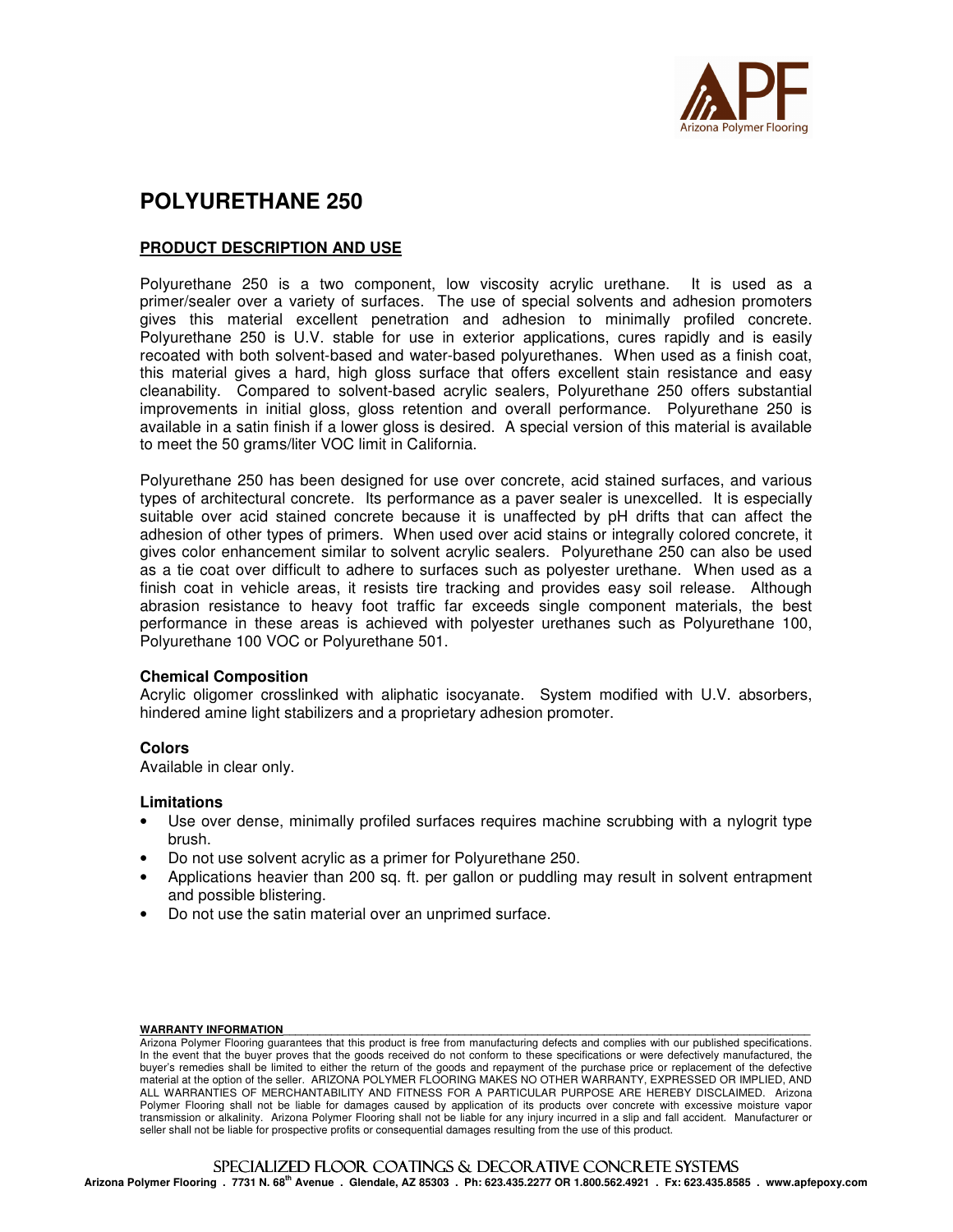# **TECHNICAL DATA**

# **Physical Properties**  Mixing Ratio, by Volume ............................................................................................ 2-1 Solids Content, by Weight ....................................................................................... 38% Volatile Organic Compounds .................................................................. 400 grams/liter Volatile Organic Compounds (California formulation) .............................. 38 grams/liter Pot Life (77 degrees) ............................................................................................ 1 hour Cure Time (77 degrees)

| Recoat 90 minutes     |
|-----------------------|
|                       |
| Vehicle Traffic3 days |

# **Performance Properties**

| Impact Resistance (ASTM D-2794) passes 3/8 inch-pounds direct impact |  |
|----------------------------------------------------------------------|--|
| Tabor Abrasion (1000 gm. Load, 1000 cycles, CS 17 wheel)69 mg. loss  |  |
|                                                                      |  |

# **CHEMICAL AND STAIN RESISTANCE (ASTM D-1308 24 HOUR IMMERSION)**

# **GENERAL INFORMATION**

# **Moisture Vapor Emissions/Alkalinity Precautions**

All interior concrete floors not poured over an effective moisture vapor retarder are subject to possible moisture vapor transmission and related high levels of alkalinity that may lead to blistering and failure of the coating system. It is the coating applicator's responsibility to conduct calcium chloride and relative humidity probe testing to determine if excessive levels of vapor emissions or alkalinity are present before applying any coatings. These test kits are available from APF. Arizona Polymer Flooring and its sales agents will not be responsible for coating failures due to undetected moisture vapor emissions or related high levels of alkalinity.